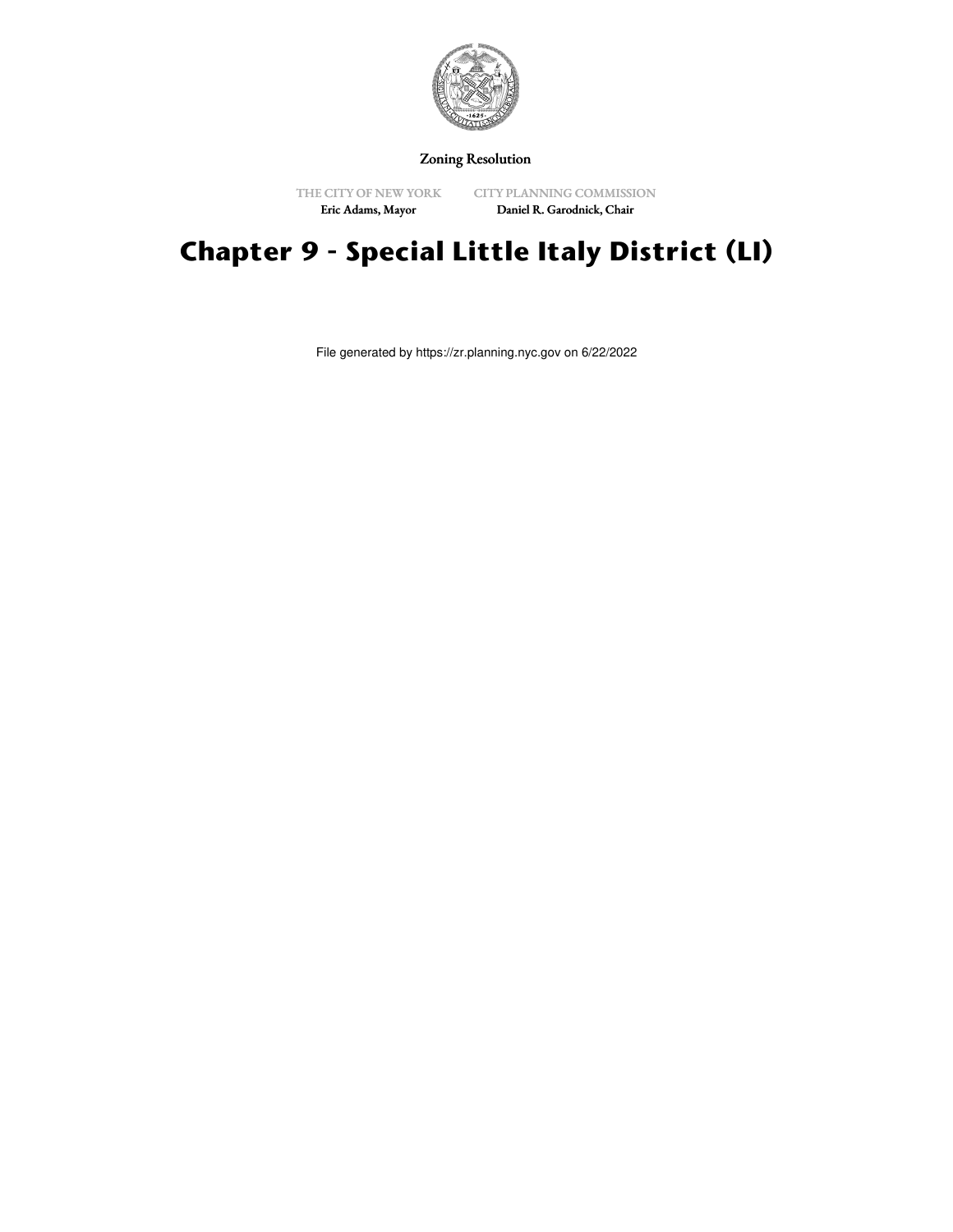#### **109-00 - GENERAL PURPOSES**

LAST AMENDED 2/3/1977

The "Special Little Italy District" established in this Resolution is designed to promote and protect public health, general welfare and amenity. These general goals include, among others, the following specific purposes:

- (a) to preserve and strengthen the historical and cultural character of the community;
- (b) to protect the scale of storefronts and character of the existing retail uses along Mulberry Street and other major shopping streets so that Little Italy will remain a unique regional shopping area, and thereby strengthen the economic base of the City;
- (c) to preserve the vitality of street life by reducing conflict between pedestrian and vehicular traffic;
- (d) to permit rehabilitation and new development consistent with the residential character and scale of the existing buildings in the area;
- (e) to provide amenities, such as public open space, and street trees, to improve the physical environment;
- (f) to discourage the demolition of noteworthy buildings which are significant to the character of the area; and
- (g) to promote the more desirable use of land in the area and thus to preserve the value of land and buildings, and thereby protect and strengthen the City's tax revenues, consistent with the foregoing purposes.

#### **109-01 - Definitions**

LAST AMENDED 2/2/2011

For the purposes of this Chapter, matter in italics is defined in Section 12-10 (DEFINITIONS) or Section 109-01 (Definitions).

Open recreation space

"Open recreation space" is that part of a #zoning lot#, including #courts#, #yards# and roof areas, which is unobstructed from its lowest level to the sky except for landscaping and planting requirements pursuant to Sections 109-14, 109-34 and 109-42.

#### **109-02 - General Provisions**

#### LAST AMENDED 10/7/2021

In harmony with the general purposes and intent of this Resolution and the general purposes of the #Special Little Italy District# and in accordance with the provisions of this Chapter, certain specified regulations of the districts on which the #Special Little Italy District# are superimposed are made inapplicable, and special regulations are substituted therefore in this Chapter.

Except as modified by the express provisions of this Special District, the regulations of the underlying zoning district remain in effect. For the purposes of this Chapter, the provisions of Sections 23-15, 23-20 and 33-13 are made inapplicable.

For #transit-adjacent sites# or #qualifying transit improvement sites#, as defined in Section 66-11 (Definitions), in the event of a conflict between the provisions of this Chapter and the provisions of Article VI, Chapter 6 (Special Regulations Applying Around Mass Transit Stations), the provisions of Article VI, Chapter 6 shall control.

The use of the public #streets# and sidewalks for the maintenance of #sidewalk cafes#, outdoor cafes or any other structures shall require the separate approval of the Board of Estimate, which may be granted upon such terms and conditions as the Board of Estimate may deem appropriate.

Within the Special District, in accordance with a comprehensive survey of its structures, #buildings# of special significance to the community and City as a whole, have been identified and are listed in Appendix B. Such #buildings# are unique either because they are socially or traditionally significant or because they are important physical influences in the life and image of the community. Such #buildings# shall not be demolished or have their external architectural features altered except as set forth in Section 109-52 (Special Permit Provisions). No demolition permit or alteration permit for alterations which may affect the exterior of such #buildings# shall be issued by the Department of Buildings for any such #building# except as permitted by the City Planning Commission pursuant to Section 109-52 (Special Permit Provisions) unless it is an unsafe #building# and demolition is required pursuant to the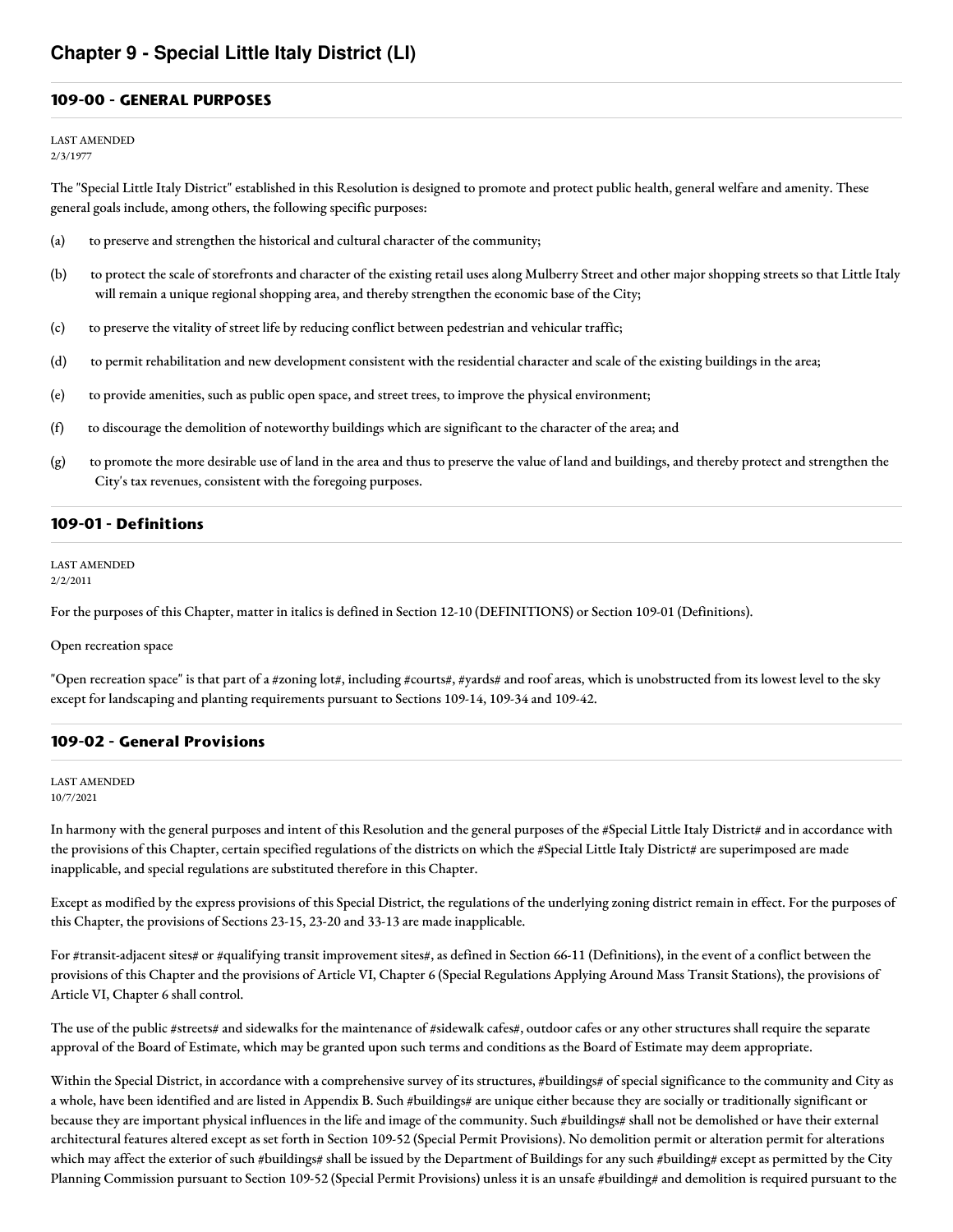provisions of Title 28, Chapter 2, Article 216 of the New York City Administrative Code.

#### **109-03 - District Map**

#### LAST AMENDED 2/3/1977

The District Map for the #Special Little Italy District# (Appendix A) identifies specific areas comprising the Special District in which special zoning regulations carry out the general purposes of the #Special Little Italy District#. These areas and the sections of this Chapter which contain regulations pertaining thereto are as follows:

| Area A PRESERVATION AREA (Section 109-10)                      |
|----------------------------------------------------------------|
| Area A1 MULBERRY STREET REGIONAL SPINE (Section 109-20)        |
| Area B HOUSTON STREET CORRIDOR (Section 109-30)                |
| Area C BOWERY, CANAL, KENMARE STREET CORRIDOR (Section 109-40) |

The District Map in Appendix A of this Chapter is hereby incorporated as an integral part of the #Special Little Italy District#.

#### **109-04 - Zoning Lots Located in More Than One Area**

LAST AMENDED 2/3/1977

Whenever a #zoning lot# is divided by the boundaries of an area as created by Section 109-03 (District Map) and as indicated on the District Map in Appendix A, the #zoning lot# shall be subject to the regulations of the area in which the greater portion of its frontage lies except that, in the case of any #zoning lot# having 15 feet or more frontage within Area A1 (Mulberry Street Regional Spine), the regulations of Area A1 shall apply to such #zoning lot#.

# **109-10 - PRESERVATION AREA (Area A)**

LAST AMENDED 2/2/2011

The provisions of this Section 109-10, inclusive, shall apply within Area A (Preservation Area) as shown on the District Map in Appendix A.

## **109-11 - Special Use Regulations**

LAST AMENDED 2/3/1977

#### **109-111 - Special regulations for existing commercial or manufacturing uses**

LAST AMENDED 2/3/1977

The continuation, #extension# or change of #use# of existing #commercial# or #manufacturing uses# within Area A shall be governed by the underlying district #use# regulations.

## **109-112 - Special use regulations for developments**

LAST AMENDED 2/2/2011

For any #building# or portion of a #building# #developed# or #enlarged# after February 3, 1977, within Area A, #uses# listed in the underlying district regulations are permitted except that such #uses# shall not include those listed in Use Groups 6D, 8C, 10, and 12D, unless authorized by the City Planning Commission pursuant to Section 109-514 (Modifications by authorization).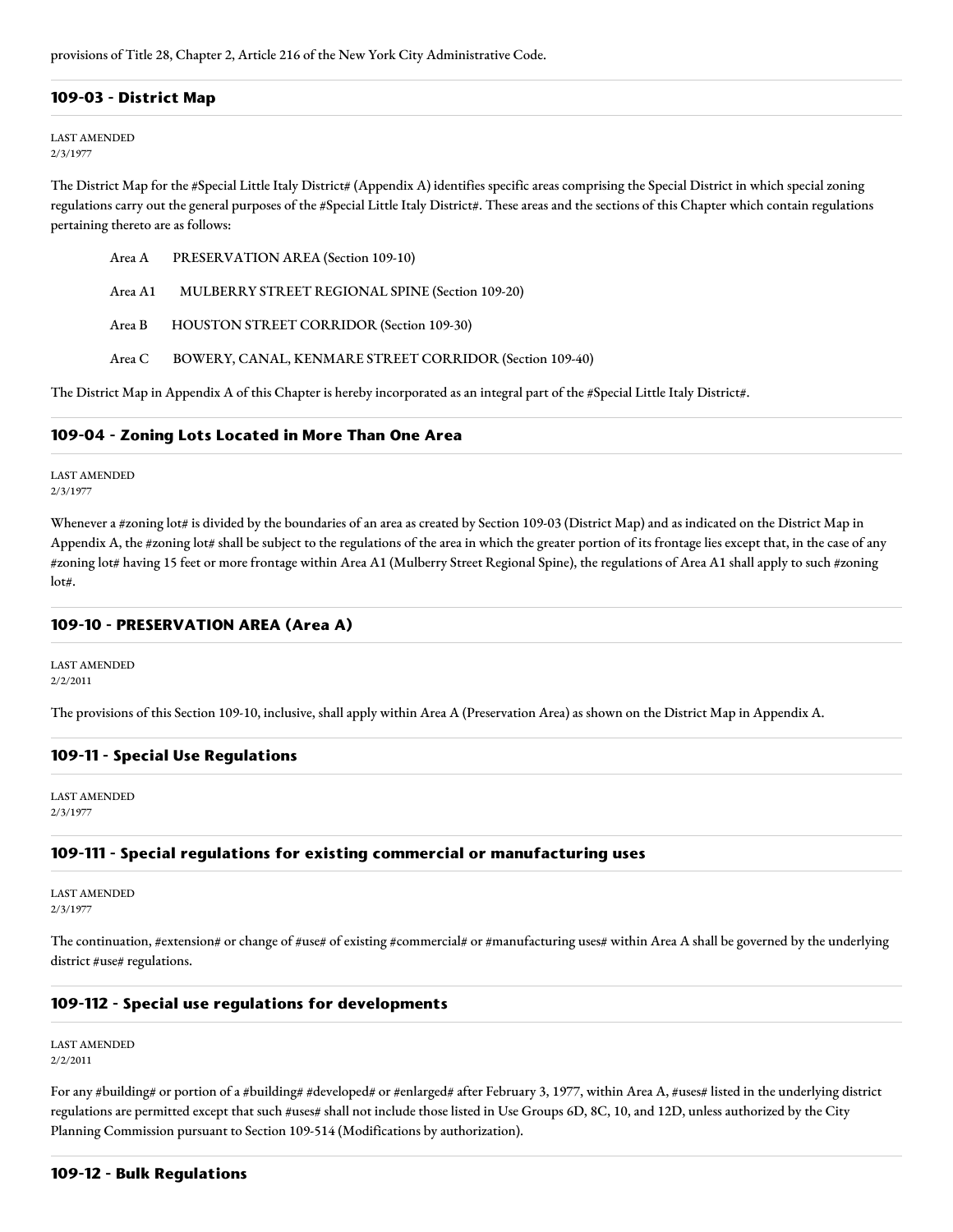#### **109-121 - Floor area regulations**

#### LAST AMENDED 2/2/2011

Within Area A, the maximum #floor area ratio# for a #zoning lot# shall not exceed the following:

| Lot Type                     | Maximum Permitted #Floor Area<br>Ratio# |
|------------------------------|-----------------------------------------|
| #Corner lots#                | 4.8                                     |
| #Interior# or #through lots# | 4.1                                     |

#### **109-122 - Lot coverage, through lot and rear yard regulations**

LAST AMENDED 3/22/2016

Within Area A, the maximum #lot coverage# for a #zoning lot# shall not exceed the following percentages:

| Lot Type                                   | Maximum #Lot Coverage# (in<br>percent) |
|--------------------------------------------|----------------------------------------|
| #Corner lot#                               | 100                                    |
| #Interior lot#                             | 60                                     |
| #Through lot#, except as provided<br>below | 60                                     |

However, when a #through lot# is #developed# with more than one #building#, the maximum #lot coverage# on such #through lot# may be increased from 60 percent to 70 percent, provided that no portion of any #building# on such #zoning lot# penetrates the "Rear Height Limit Plane," as set forth in this Section. The Rear Height Limit Plane shall begin at a point 23 feet above #curb level# and shall be located 30 feet away from, and on both sides of, the line equidistant from the two #street lines#. The slope of the Rear Height Limit Plane shall be 2.7 feet vertical to 1 foot horizontal.

All #buildings# #developed# after February 3, 1977, shall have a #rear yard# with a depth of not less than 30 feet.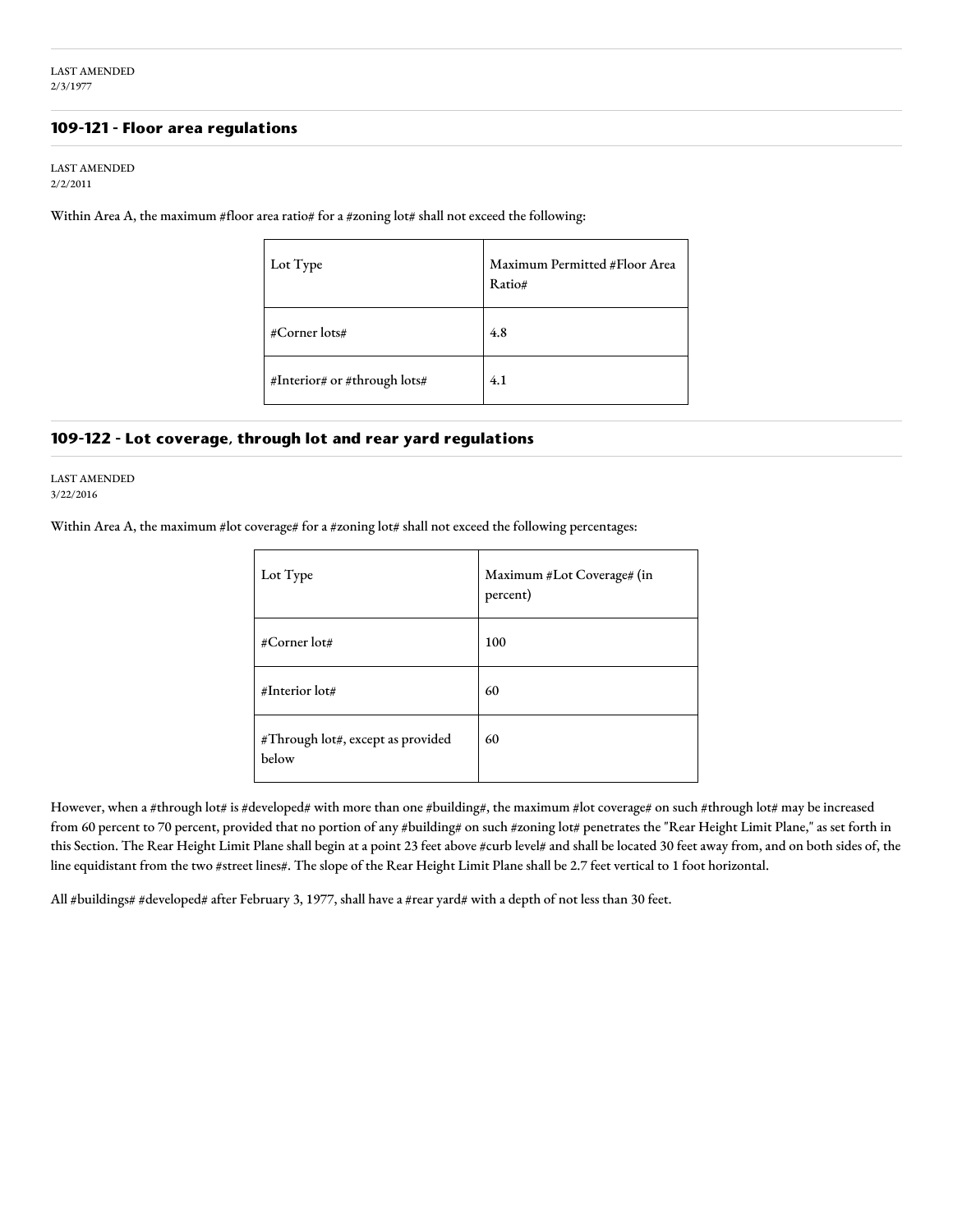

#### REAR HEIGHT LIMIT PLANE

#### **109-123 - Floor area per room regulations**

LAST AMENDED 7/26/2001

For the purposes of this Chapter, the density requirements of Sections 23-22, 23-24 or 35-40 shall not apply to any #development# or #enlargement#. In lieu thereof, there shall be not more than one #room# for each 230 square feet of gross #residential floor area#.

#### **109-124 - Height and setback regulations**

LAST AMENDED 2/2/2011

The maximum height of any #building or other structure# shall not exceed 75 feet or seven #stories# above the #curb level#, whichever is less, unless allowed by the City Planning Commission pursuant to Section 109-514.

However, the provisions of this Section shall not apply to #enlargements# if, prior to February 2, 2011, a building permit has been lawfully issued authorizing such construction.

#### **109-13 - Special Front Wall Regulations**

LAST AMENDED 2/3/1977

# **109-131 - Building facades**

LAST AMENDED 2/2/2011

The front #building# wall of any #building# shall extend along the full length of its #front lot line# not occupied by existing #buildings# to remain and shall rise without setback up to a height of six #stories# or 65 feet, or the height of the #building#, whichever is less. Above that height, the front #building# wall shall set back at least 10 feet. Front wall recesses are permitted provided that the aggregate length of such recesses, excluding window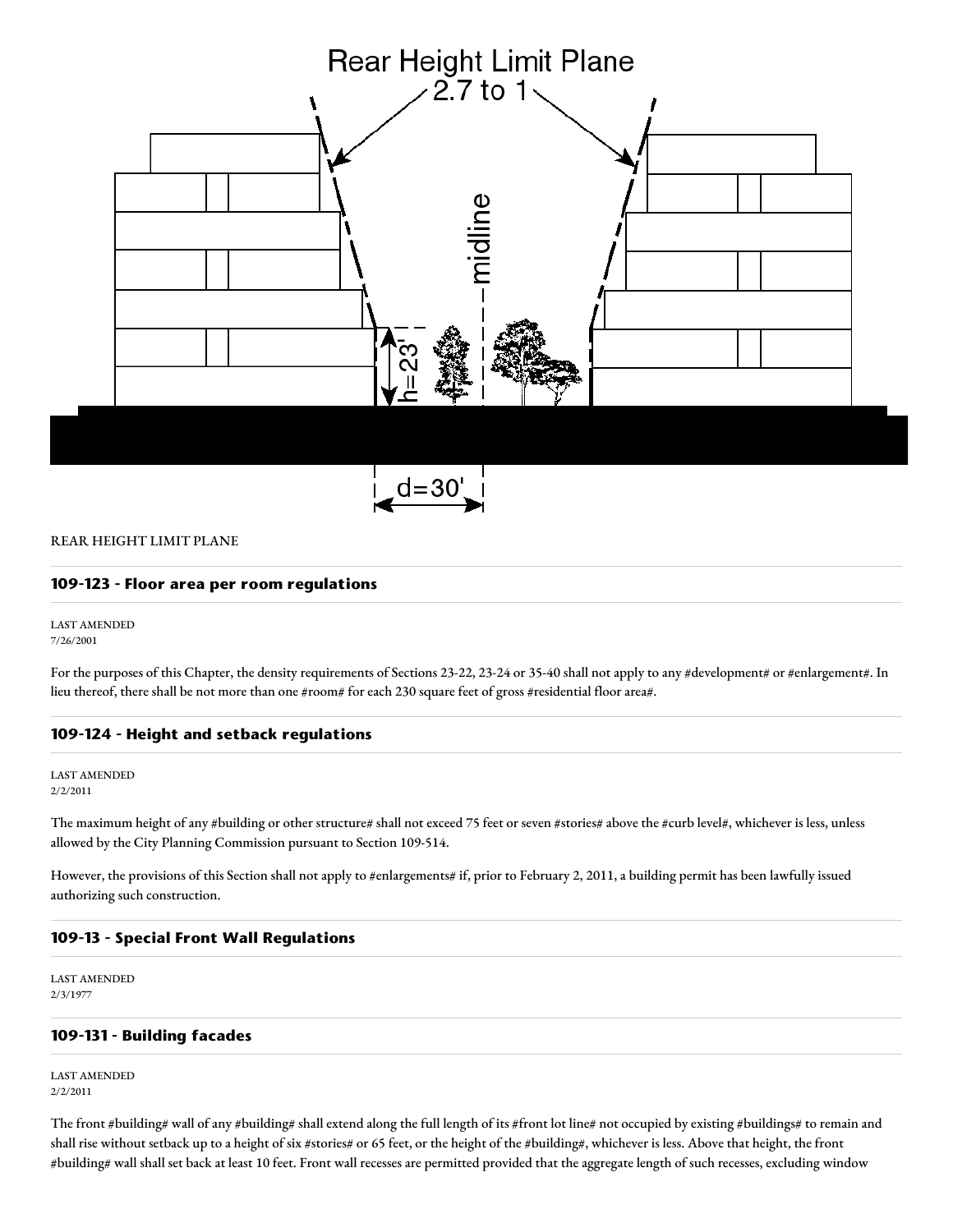fenestration, at the level of any #story# does not exceed 25 percent of the length of the front wall where such recesses are permitted. In the event that a #development# occupies an entire #block# frontage, additional recesses are permitted provided that there are no front wall recesses within 10 feet of the intersection of two #street lines#. The exterior #building# materials of the front wall shall be predominantly of masonry.

# **109-132 - Treatment of the ground level wall**

LAST AMENDED 2/2/2011

For #buildings# #developed# after February 3, 1977, and for #buildings# #enlarged# on the ground floor level after February 3, 1977, at least 25 percent of the total surface area of the entire front wall of a #development# or the #enlarged# portion, up to a height of 12 feet above #curb level# or to the ceiling of the ground #story#, whichever is higher, shall be transparent. Transparent areas may include storefronts subject to Section 109-50. Door or window openings within such surface areas shall be considered transparent. Such opening shall have a minimum width of two feet. In addition, any portion of such #building# wall 20 feet or more in length, which contains no transparent areas at ground floor level, shall be covered with vines or similar planting in permitted front wall recesses, or be treated so as to provide visual relief from large expanses of blank walls. Planting shall consist of shrubs, ivy or creepers and shall be planted in soil having a depth of not less than 2 feet, 6 inches, and a minimum width of 24 inches.

## **109-14 - Open Recreation Space and Landscaping Regulations**

LAST AMENDED 2/3/1977

#### **109-141 - Open recreation space regulations**

LAST AMENDED 2/2/2011

For any #building# or portion of a #building# #developed# or #enlarged# after February 3, 1977, a minimum of 20 percent of the #lot area# of the #zoning lot# shall be provided as usable landscaped #open recreation space# accessible to the occupants of such #development# or #enlargement#. Such #open recreation space# may be accessible to the public.

Such #open recreation space# shall be located at the ground level and/or the roof level. However, if such #open recreation space# is located both at the ground level and at the roof level, not less than 40 percent may be located at either location. Such #open recreation space# shall be landscaped and properly maintained in accordance with the provisions of Section 109-142.

## **109-142 - Landscaping regulations**

LAST AMENDED 2/2/2011

The required #open recreation space#, as provided in Section 109-141, on a #zoning lot# containing a #development# or #enlargement# shall be landscaped and maintained in the following manner.

Ground level #open recreation space# shall:

- (a) have a minimum dimension of 20 feet for a #development# and 10 feet for an #enlargement#, measured perpendicular to its perimeter;
- (b) have no portion used as a driveway, vehicular access way or for parking, and shall be screened from off-street loading and service areas;
- (c) have a minimum of one linear foot of seating for each 50 square feet of #open recreation space#, conforming to the following standards:
	- (1) seating shall have a minimum depth of 16 inches; seating with backs at least 12 inches high shall have a minimum depth of 14 inches; seating 30 inches or more in depth shall count double provided there is access to both sides;
	- (2) seating higher than 36 inches and lower than 12 inches above the level of the adjacent walking surface shall not count toward meeting the seating requirements;
	- (3) the tops of walls including but not limited to those which bound planting beds, fountains and pools may be counted as seating when they conform to the dimensional standards in paragraphs (c)(1) and (c)(2) of this Section;
	- (4) movable seating or chairs may be credited as 30 inches of linear seating per chair; and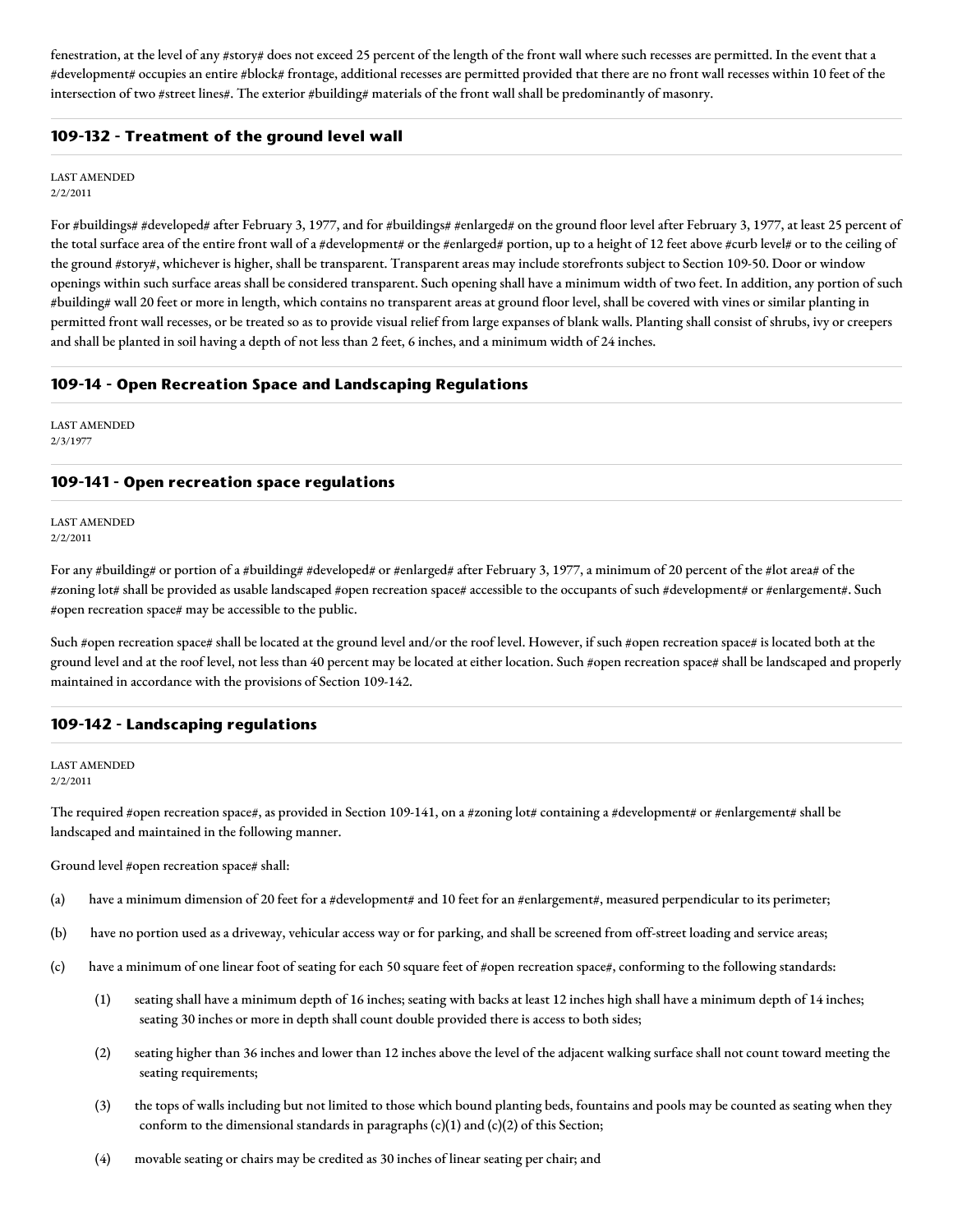- (5) steps do not count toward the seating requirements;
- (d) have paved areas paved with unit pavers, such as bricks or quarry tiles, or poured-in-place materials. If poured-in-place materials are selected, they shall be of decorative color and/or textures, through the use of dyes and/or exposed aggregates. All paving shall have a non-skid surface;
- (e) be landscaped with shrubs, vines, ground cover or plants in planters over a minimum of 25 percent of the #open recreation space# area;
- (f) be planted with one tree of not less than three and one-half inch caliper for every 1,000 square feet or portion thereof of required #open recreation space#. Such trees shall be planted in at least 100 cubic feet of soil of at least 3 feet, 6 inches in depth;
- (g) have all mechanical equipment which is located at the same elevation as the #open recreation space#, or on a wall of the #building# frontage upon such #open recreation space# within a height of 10 feet, 6 inches above the level of the #open recreation space#, screened and buffered with no intake or exhaust fans facing directly into the #open recreation space#; and
- (h) be maintained by the #building# owner who shall be responsible for the maintenance of the #open recreation space# including, but not limited to, the repair and confinement of all amenities, litter control, and the care and replacement of vegetation within the #zoning lot# and in the #street# sidewalk area adjacent to the #zoning lot#, pursuant to Section 109-14 (Open Recreation Space and Landscaping Regulations).

#Open recreation space# at roof level shall:

- (1) have all mechanical equipment which is located at the same elevation as the #open recreation space#, or on a wall of the #building# fronting upon such #open recreation space# within a height of 10 feet, 6 inches above the level of the #open recreation space#, screened and buffered with no intake or exhaust fans facing directly onto the #open recreation space#;
- (2) have a minimum of one linear foot of seating for each 50 square feet of #open recreation space#, conforming to seating standards set forth for ground level #open recreation space#; and
- (3) be landscaped with shrubs, vines, flowers, ground cover and/or plants in planters over a minimum of 25 percent of the #open recreation space# area.

# **109-15 - Regulations for Rehabilitation or Conversion of Existing Buildings**

LAST AMENDED 2/2/2011

When #residential buildings# or #residential# portions of #mixed buildings# are rehabilitated, the density regulations of the underlying districts shall not apply. In lieu thereof, there shall be not more than one #room# for each 230 square feet of gross #floor area# within the rehabilitated #residential building# or #residential# portion of a #mixed building#.

Furthermore, when a non-#residential building#, or portion thereof, is #converted# for #residential use#, the density regulations of the underlying districts shall not apply to that portion of the #building# containing #dwelling units#. In lieu thereof, there shall be not more than one #room# for each 230 square feet of gross #floor area# provided within the #converted# #building# or portion thereof.

## **109-16 - Parking Regulations**

LAST AMENDED 5/8/2013

No #accessory# off-street parking is permitted for any #development# or #enlargement# in Area A, except as set forth herein.

The City Planning Commission may allow #accessory# off-street parking facilities for any #development# or #enlargement# on a #zoning lot# pursuant to the applicable authorization or special permit in Article I, Chapter 3 (Comprehensive Off-street Parking and Loading Regulations in the Manhattan Core).

## **109-17 - Mandatory Street Trees**

LAST AMENDED 4/30/2008

In addition to the applicable underlying #street# tree planting requirements, all changes of #use# within the same or to other Use Groups involving at least 50 percent of the #floor area# of an existing #building#, or alterations above 30 percent of the #building# value of an existing #building# pursuant to the applicable articles of the Building Code of the City of New York, within Area A, shall provide trees in accordance with Section 26-41 (Street Tree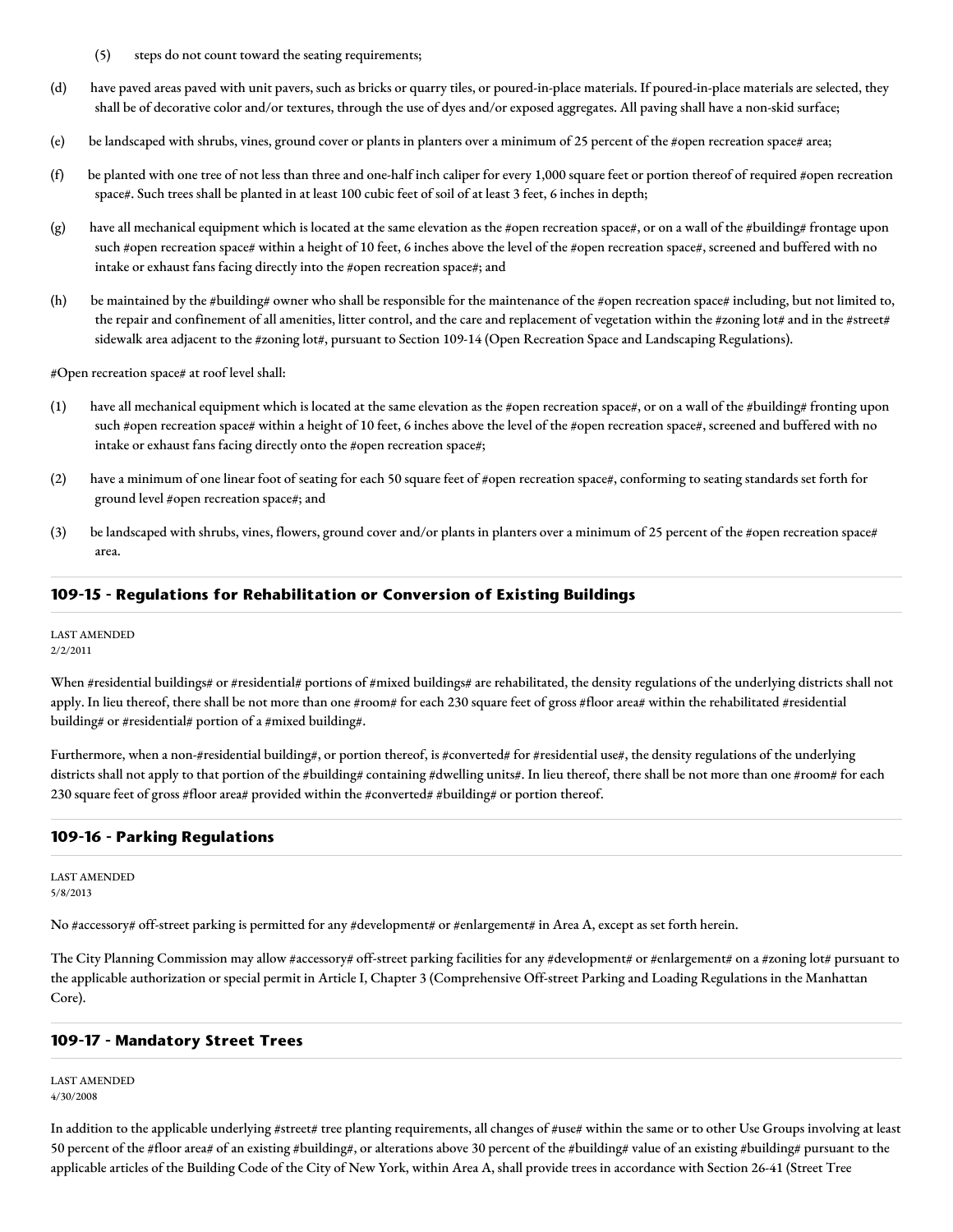# **109-20 - MULBERRY STREET REGIONAL SPINE (AREA A1)**

LAST AMENDED 2/3/1977

The provisions set forth in Sections 109-10 through 109-16 (Preservation Area--Area A) are applicable within Area A1 (Mulberry Street Regional Spine) as shown on the District Plan (Appendix A), except as modified herein.

# **109-21 - Use Regulations**

LAST AMENDED 2/2/2011

The provisions of Section 109-11 (Special Use Regulations) shall apply, except that in order to retain the existing retail character of the area, the ground floor of any #building# shall be limited to #uses# listed in Section 109-211 (Use Group LI). Any #street# frontage occupied by entrances to other #uses# such as #residential# lobbies shall be no wider than 25 feet. A change of #use# on the ground floor of a #building# shall be subject to the provisions of this Section.

#### **109-211 - Use Group LI**

LAST AMENDED 2/2/2011

Use Group LI comprises a group of specially selected #uses# to strengthen the existing #commercial# character of the area.

A. Convenience Retail Establishments

Bakeries

Barber shops

Beauty parlors

Drug stores

Dry cleaning or clothes pressing establishments, limited to 2,500 square feet of #floor area# per establishment on the ground floor

Eating or drinking establishments, including those which provide outdoor table service or have music for which there is no cover charge and no specified showtime

Eating or drinking establishments, with entertainment but not dancing, with a capacity of 200 persons or less

Eating or drinking establishments, with musical entertainment but not dancing, with a capacity of 200 persons or less

Food stores, including supermarkets, grocery stores, meat markets, delicatessen stores, limited to 5,000 square feet of #floor area# per establishment on the ground floor

Hardware stores

Package liquor stores

Post offices

Stationery stores

Tailor or dressmaking shops, custom

Variety stores, limited to 5,000 square feet of #floor area# per establishment on the ground floor

B. Retail or Service Establishments

Antique stores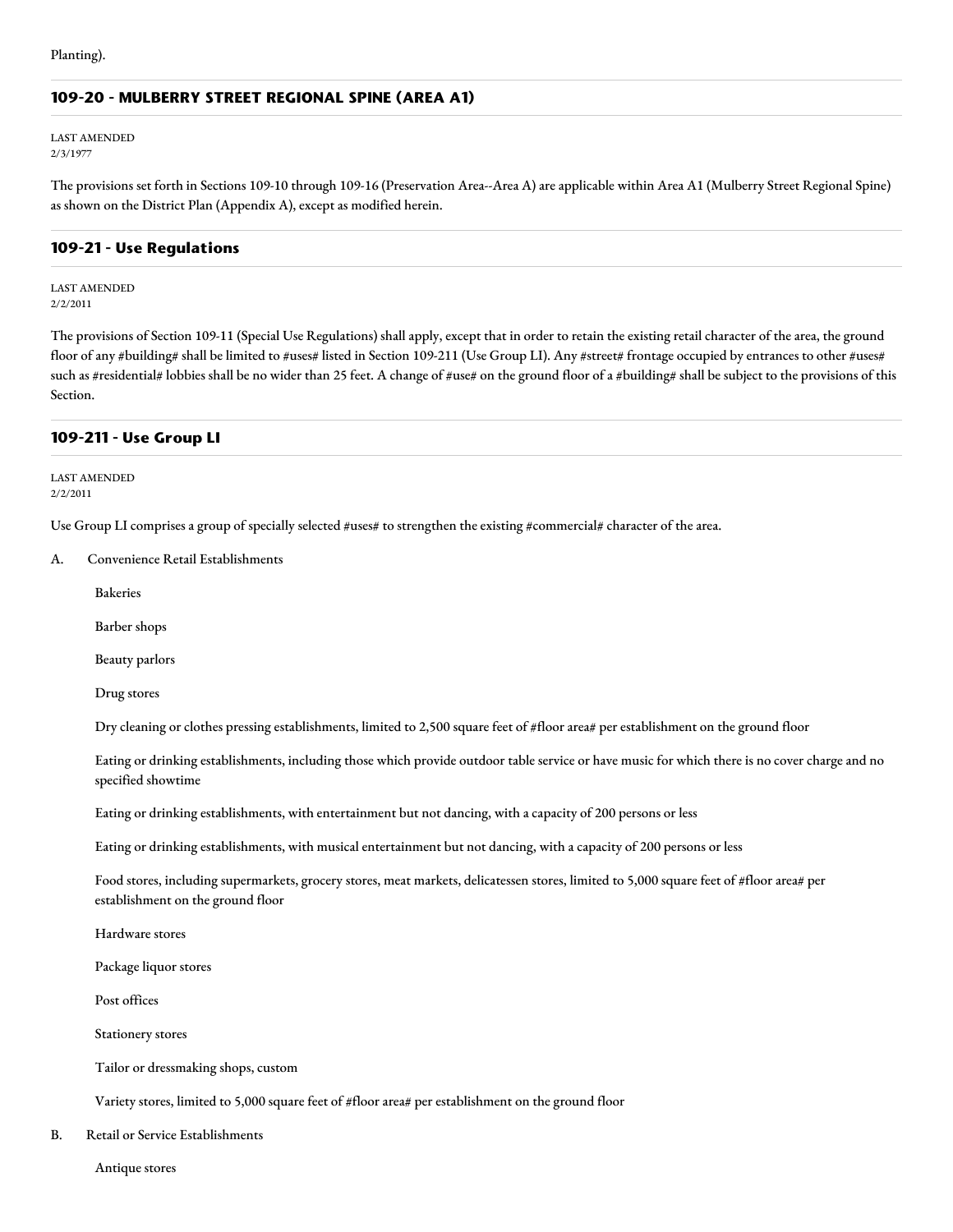Appliance stores, limited to 5,000 square feet of #floor area# per establishment on the ground floor

Art galleries

Artist supply stores

Bicycle sales and rental establishments

Book stores

Candy or ice cream stores

Carpet or rug stores, limited to 5,000 square feet of #floor area# per establishment on the ground floor

Cigar or tobacco stores

Clothing or clothing accessory stores, limited to 5,000 square feet of #floor area# per establishment

Clothing rental

Clubs, non-commercial, without restrictions on activities or facilities, limited to 2,500 square feet of #floor area# per establishment on the ground floor

Dry goods or fabric stores, limited to 5,000 square feet on the ground floor

Florist shops

Furniture stores, limited to 5,000 square feet of #floor area# per establishment on the ground floor

Furrier shops, custom

Gift shops

Interior decorating establishments, limited to 750 square feet of #floor area# per establishment on the ground floor

Jewelry or art metal craft shops

Leather goods, crafts or luggage stores

Locksmiths shops

\*Meeting halls, limited to 25-foot frontage

Millinery shops

Music stores

Newsstands, open or enclosed

Optician or optometrist

Paint stores

Pet shops

Photographic equipment or supply stores

Photographic studios

Picture framing shops

Record stores

Shoe stores

Stamp or coin stores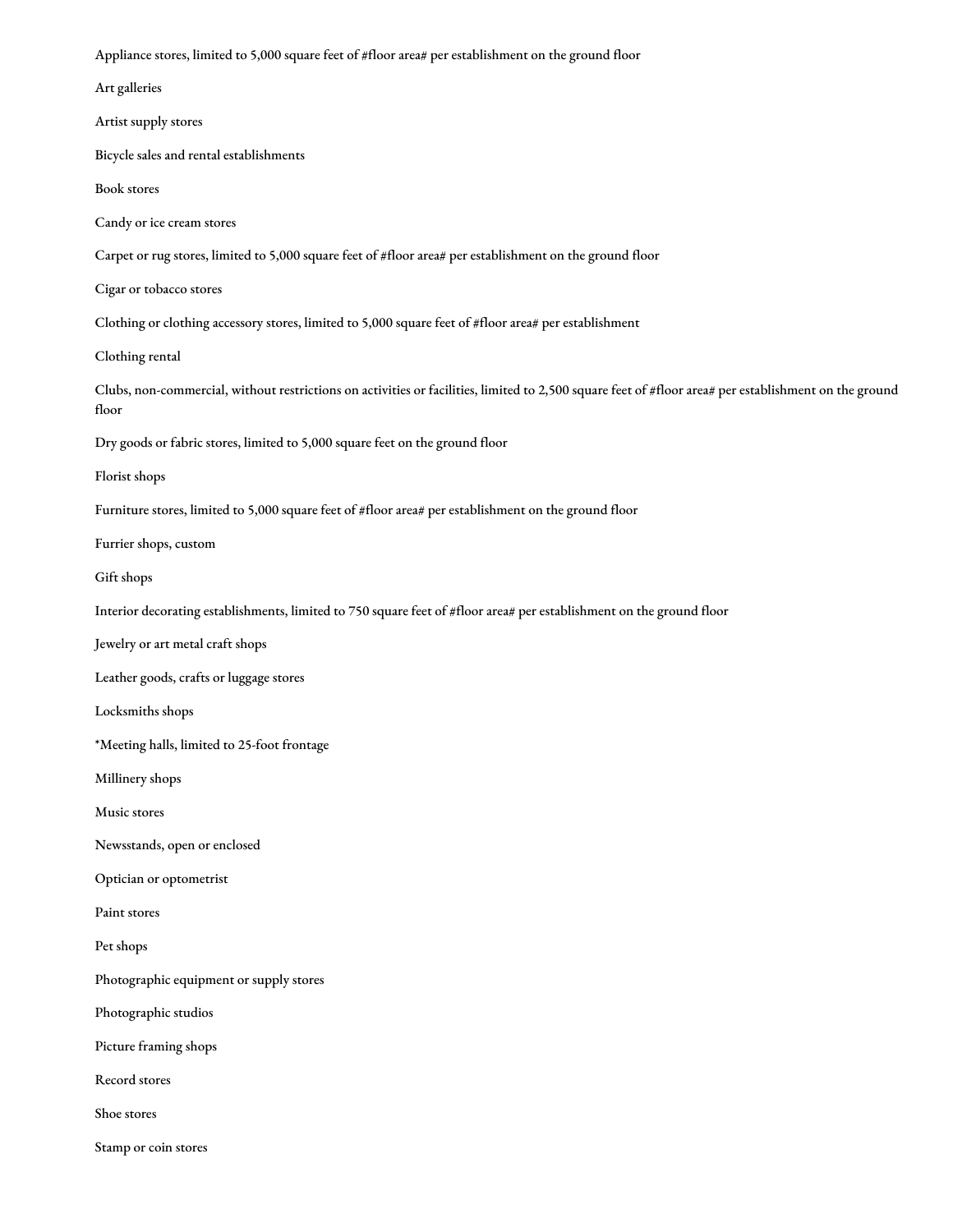Telegraph offices

\*Theaters, limited to 25-foot frontage

Toy stores

Travel bureaus

Watch or clock stores or repair shops

-------

A change of #use# in a #building# constructed prior to February 3, 1977, which does not comply with the frontage requirements, is permitted provided the degree of #non-compliance# of the frontage is not increased

#### **109-22 - Bulk Regulations**

LAST AMENDED 2/3/1977

#### **109-221 - Floor area regulations**

LAST AMENDED 2/2/2011

Within Area A1, the maximum #floor area ratio# on a #zoning lot# shall not exceed the following:

|              |                                       | #Floor Area Ratio# |                                    |
|--------------|---------------------------------------|--------------------|------------------------------------|
| #Use#        |                                       | #Corner Lot#       | #Through Lot# or<br>#Interior Lot# |
| #Commercial# |                                       | 5.1                | 4.5                                |
|              | #Community facility# or #residential# | 4.1                | 3.5                                |

The maximum #floor area# in a #mixed building# shall be the maximum #floor area# permitted for either the #commercial# portion of such #building#, or the #community facility# portion of such #building# or the #residential# portion of such #building#, as set forth in this Section, whichever permits the greatest amount of #floor area#.

#### **109-222 - Lot coverage regulations**

LAST AMENDED 2/3/1977

The requirements set forth in Section 109-122 shall not apply to the ground floor portion of a #building#, provided that such portion contains only #commercial# #uses#, and provided that such portion is no more than 23 feet above #curb level#.

## **109-23 - Storefronts in New Buildings and Alterations of Existing Storefronts**

LAST AMENDED 2/2/2011

Storefronts in #buildings# #developed# after February 3, 1977, in portions of #buildings# located on the ground floor that are #enlarged# after February 3, 1977, and any existing storefronts that are altered, shall comply with the following standards:

(a) #show windows# shall have a sill height of not more than 2 feet, 6 inches above #curb level# and extend to a maximum height of between eight feet and 10 feet above #curb level#;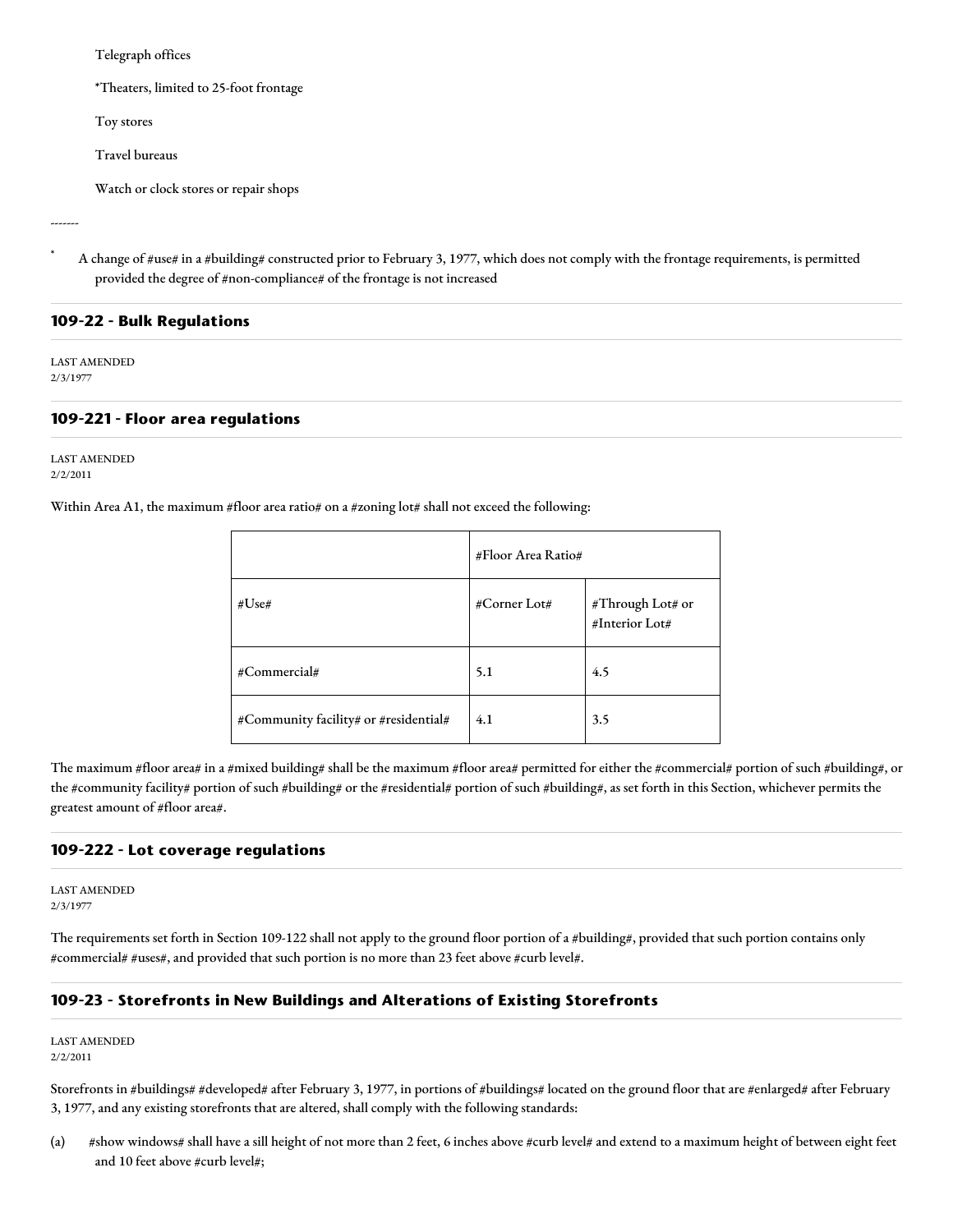- (b) the storefront shall have transparent areas no more than 10 feet in width, measured horizontally, and which transparent areas shall be separated by a mullion of no less than six inches in width; and
- (c) storefront entrance doors shall be set back a minimum of two feet behind the vertical surface of the #show windows#.



#### STOREFRONT ILLUSTRATION

#### **109-24 - Sign Regulations**

LAST AMENDED 4/8/1998

In addition to the underlying district #sign# regulations, the following regulations shall apply to all #signs#:

- (a) #signs# may not occupy more than 25 percent of the total area of the storefront measured from #curb level# to 10 feet above #curb level#;
- (b) all permitted #signs# which project from the front #building# wall shall be located not less than 10 feet above #curb level#; and
- (c) #signs# may not cover columns, cornices or sills.

#### **109-30 - HOUSTON STREET CORRIDOR (Area B)**

LAST AMENDED 2/3/1977

The provisions of this Section are applicable within Area B, as shown on the District Plan (Appendix A).

#### **109-31 - Special Use Regulations**

LAST AMENDED 2/3/1977

#### **109-311 - Special regulations for existing commercial or manufacturing uses**

LAST AMENDED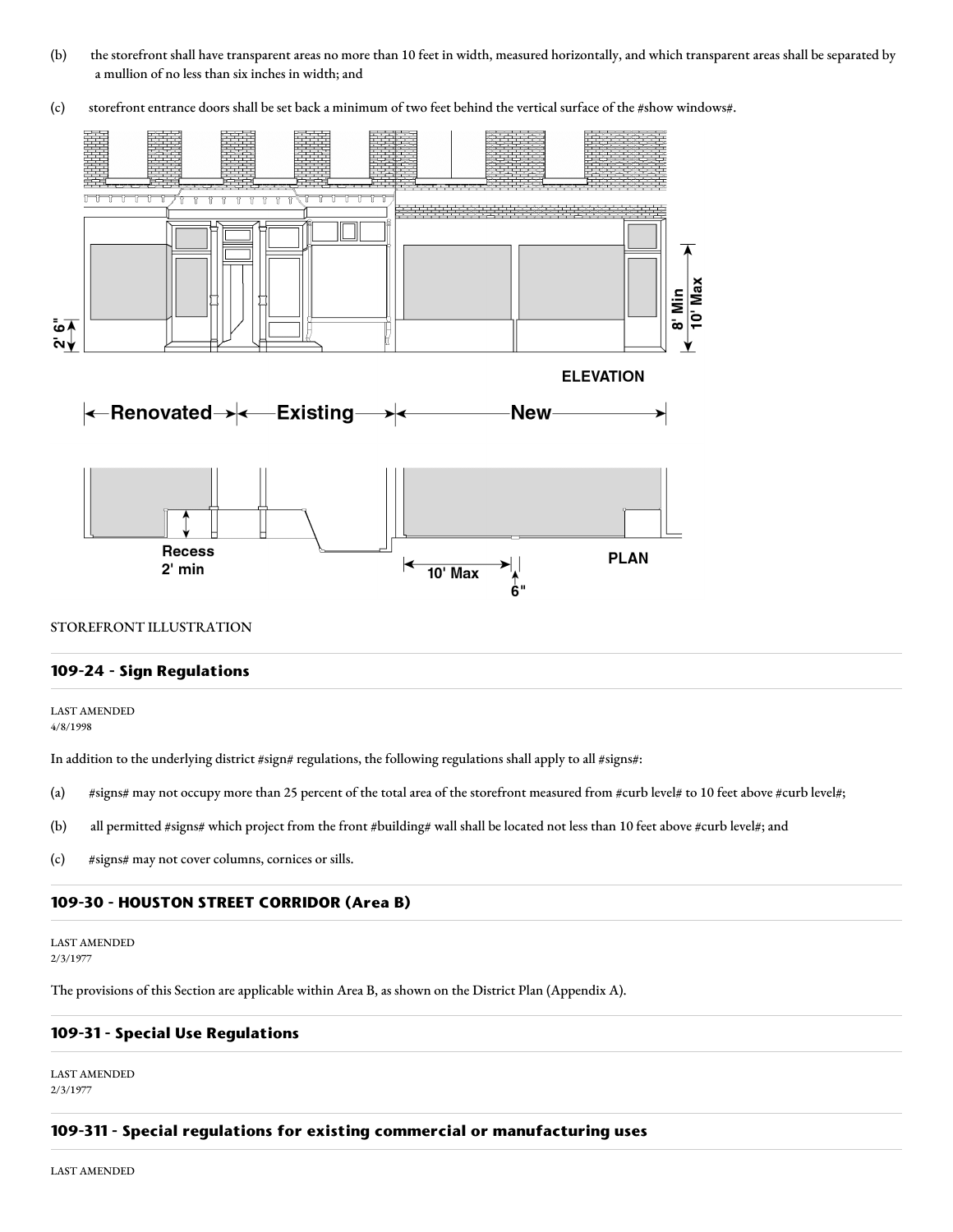The continuation, #enlargement#, #extension# or change of #use# of existing #commercial# or #manufacturing uses# within Area B, shall be governed by the underlying district regulations.

#### **109-312 - Special use regulations for new development**

LAST AMENDED 2/2/2011

For any #building# or portion of a #building# #developed# or #enlarged# after February 3, 1977, within Area B, #uses# listed in the underlying district regulations are permitted, except that such #uses# shall not include those listed in Use Groups 6D, 8C and 12D.

#### **109-32 - Bulk Regulations**

LAST AMENDED 2/2/2011

The #bulk# regulations of the underlying district shall apply to the Houston Street Corridor (Area B), except as set forth in this Section.

#### **109-321 - Floor area regulation**

LAST AMENDED 10/7/2021

The maximum #floor area ratio# permitted on a #zoning lot# is 7.52 for #residential use#, 6.0 for #commercial use# and 7.5 for #community facility use#. In no event shall the total #floor area ratio# for all #uses# exceed 7.52. However, for #developments# or #enlargements# on #qualifying transit improvement sites#, a #floor area# bonus for #mass transit station# improvements may be granted by the City Planning Commission pursuant to the provisions of Section 66-51 (Additional Floor Area for Mass Transit Station Improvements). For the purposes of this paragraph, defined terms additionally include those in Section 66-11 (Definitions).

#### **109-322 - Lot coverage regulations**

LAST AMENDED 3/22/2016

For any #zoning lot# within Area B, the maximum #lot coverage# shall not exceed the following percentages:

| Lot Type                    | Maximum #Lot Coverage# (in<br>percent) |
|-----------------------------|----------------------------------------|
| #Corner lot#                | 100                                    |
| #Interior# or #through lot# | 70                                     |

#### **109-323 - Height and setback regulations**

#### LAST AMENDED 2/2/2011

The #street wall# of any #building# for the first two #stories# or 23 feet, whichever is greater, shall be located on the #street line# and extend the entire length of the #street line# of the #zoning lot# not occupied by existing #buildings# to remain. However, at the intersection of two #street lines#, the #street wall# may be located anywhere within an area bounded by the two #street lines# and lines parallel to, and 10 feet from each #street line#. No #street wall# shall be required along a #street line# bounding any portion of a #zoning lot# which is less than 25 feet in depth measured from the #street line# of a #wide street#.

For #street walls# above the level of the second #story# or 23 feet, whichever is greater, at least 50 percent of the aggregate length of the #street walls# shall be located on the #street line#. The remainder of the aggregate length of the mandatory #street walls# at each #story# may be recessed from the #street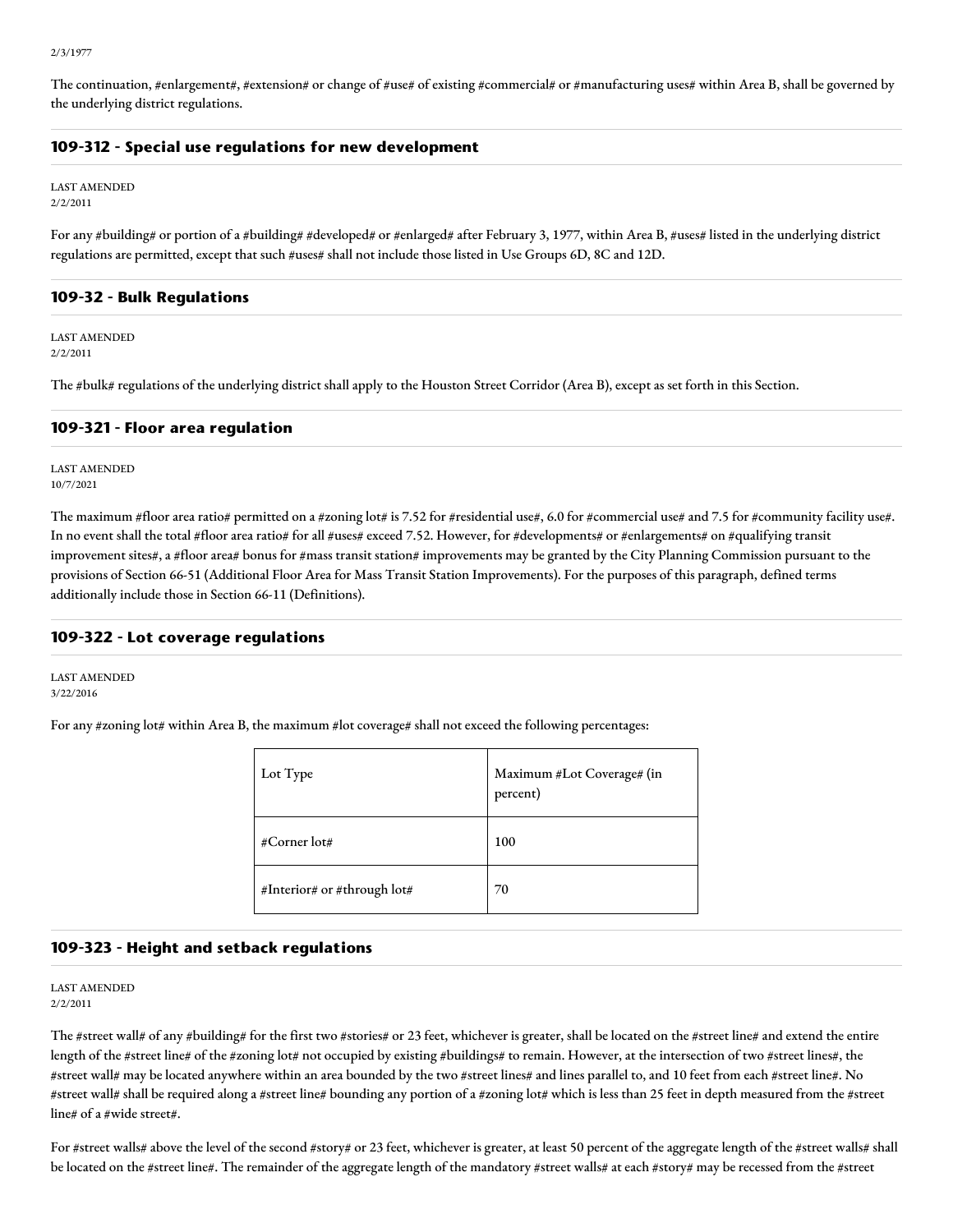line# to a depth not exceeding 10 feet provided that the length of any such recess does not exceed 25 percent of the aggregate length of the #street walls# at each #story#.

The mandatory minimum height above #curb level# of a required #street wall# without setback shall be 60 feet on a #wide street# and 23 feet on a #narrow street#, or the height of the #building#, whichever is less. No setback shall be permitted on a #narrow street# below a height of 55 feet.

The maximum permitted height of a #street wall# at the #street line# without setback shall not exceed 100 feet above #curb level# and, above this height, no portion of a #building or other structure# shall penetrate a #sky exposure plane# commencing at 100 feet and rising over the #zoning lot# at a ratio of 1.5 to 1.0.

In addition, no portion of a #building or other structure# shall penetrate a #rear sky exposure plane# commencing at a height of 100 feet above #curb level# and at a distance of 100 feet from and parallel to the #street line#, and rising over the #zoning lot# at a ratio of 1.5 to 1.0 along #wide streets# and at a ratio of 1.0 to 1.0 along #narrow streets#.

#### **109-33 - Special Front Wall Regulations**

LAST AMENDED 2/3/1977

#### **109-331 - Building facades**

LAST AMENDED 11/16/1989

For all #buildings# within Area B, the exterior materials of the front wall shall be predominantly of masonry.

## **109-332 - Treatment of the ground level wall**

LAST AMENDED 12/11/2007

For a #building# wall facing a #narrow street#, at least 25 percent of the total surface area of such #building# wall up to a height of 12 feet above #curb level# or to the ceiling of the ground floor, whichever is higher, shall be transparent. Transparent areas may include storefronts subject to Section 109-50 (SPECIAL REVIEW PROVISIONS). Door or window openings within such surface areas shall be considered transparent. Such openings shall have a minimum width of two feet.

In addition, any portion of such #building# wall 20 feet or more in length, which contains no transparent area at ground floor level, shall be covered with vines or similar planting in permitted front wall recesses, or be treated so as to provide visual relief from large expanses of blank walls. Planting shall consist of shrubs, ivy or creepers and shall be planted in soil having a depth of not less than 2 feet, 6 inches, and a minimum width of 24 inches.

#### **109-34 - Open Recreation Space and Landscaping Requirements**

LAST AMENDED 2/2/2011

For any #building developed# or #enlarged# after February 3, 1977, a minimum of 20 percent of the #lot area# of the #zoning lot# shall be provided as usable, landscaped #open recreation space#, accessible to the occupants of such #development# or #enlargement# or to the public. Such #open recreation space# shall be located either at the ground level and/or roof level, and shall be landscaped and properly maintained in accordance with the provisions of Section 109-142 (Landscaping regulations).

#### **109-35 - Curb Cuts**

LAST AMENDED 5/8/2013

#### **109-351 - Curb cut regulations**

LAST AMENDED 5/8/2013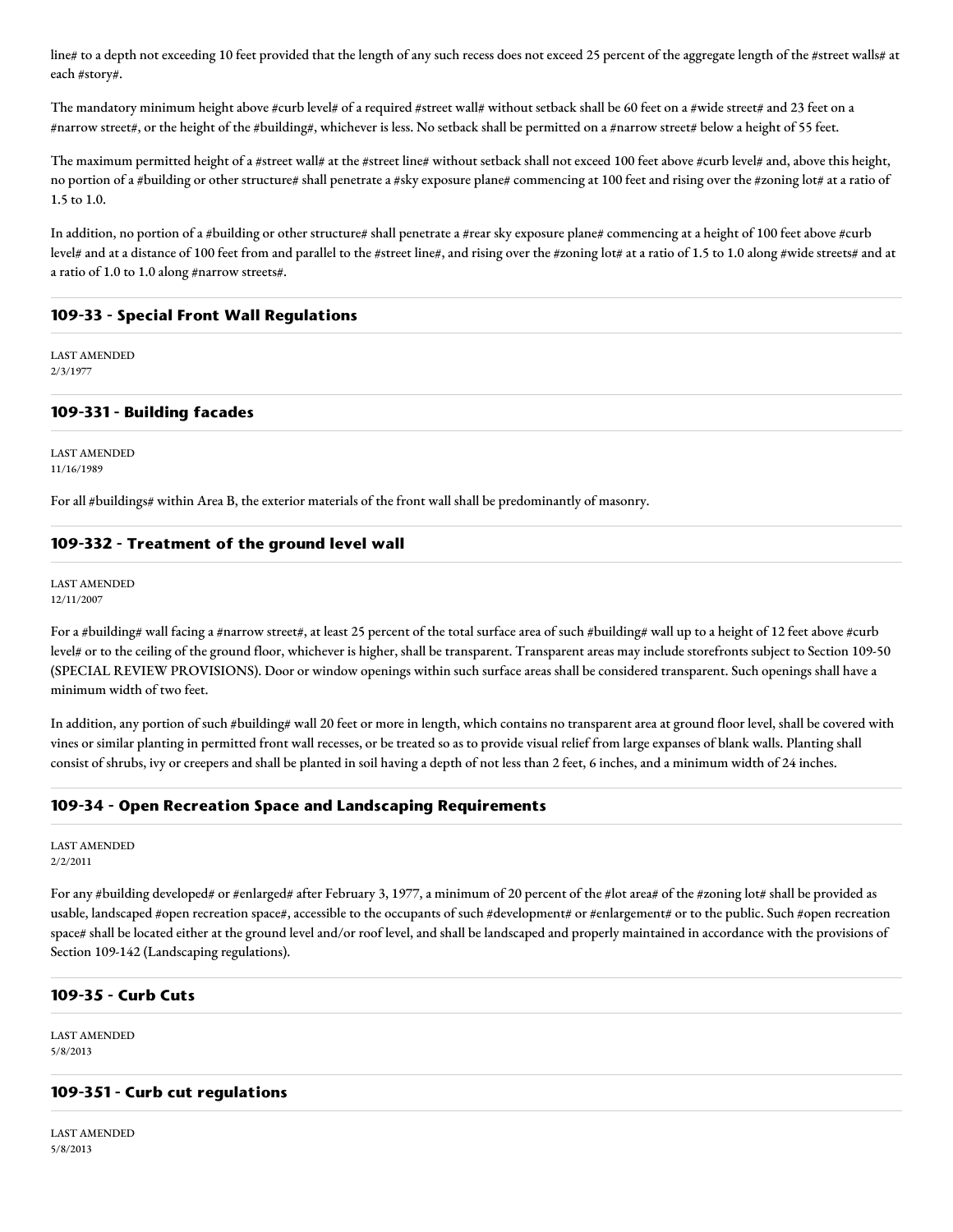There shall be not more than one curb cut on each #street line# frontage of a #zoning lot#.

#### **109-36 - Mandatory Street Trees**

LAST AMENDED 4/30/2008

In addition to the applicable underlying #street# tree planting requirements, all changes of #use# within the same or to other Use Groups of at least 50 percent of the #floor area# of an existing #building#, or alterations above 30 percent of the #building# value of an existing #building#, pursuant to the applicable articles of the Building Code of the City of New York, within Area B, shall provide #street# trees as set forth in Section 26-41 (Street Tree Planting), except that for a #zoning lot# frontage on Houston Street such mandatory trees may alternatively be located on the median traffic island of Houston Street.

#### **109-37 - Noise Attenuation**

LAST AMENDED 3/22/2016

For any #residential# or #commercial# #use# in a #development# within Area B:

- (a) window wall attenuation of 35 dB(A) for #residential uses# or 30 dB(A) for #commercial# #uses#, shall be provided. However, upon application to the Office of Environmental Remediation (OER) by the owner of the affected #building#, consistent with its authority under the provisions of Section 11-15 (Environmental Requirements) with respect to (E) designations, OER may modify the requirements of this Section, based upon new information, additional facts or updated standards, as applicable, provided that such modification is equally protective. In such instances, OER shall provide the Department of Buildings with notice of such modification, stating that it does not object to the issuance of a building permit, or temporary or final certificate of occupancy; and
- (b) alternative means of ventilation shall be provided, such as, but not limited to, central air conditioning or the provision of air conditioning sleeves, with such alternative means to conform to the provisions of Sections 27-752 to 27-756 of the Building Code of the City of New York.

#### **109-40 - BOWERY, CANAL, KENMARE STREET CORRIDOR (AREA C)**

LAST AMENDED 2/2/2011

The provisions of this Section are applicable within Area C, as shown on the District Plan in Appendix A of this Chapter.

#### **109-41 - Bulk Regulations**

LAST AMENDED 2/3/1977

#### **109-411 - Height and setback regulations**

LAST AMENDED 2/2/2011

The maximum height of any #building or other structure# shall not exceed 85 feet or eight #stories# above #curb level#, whichever is less, unless authorized by the City Planning Commission pursuant to Section 109-514. The front #building# wall shall extend along the full length of the #front lot line# not occupied by existing #buildings# to remain and shall rise without setback.

#### **109-412 - Lot coverage regulations**

LAST AMENDED 2/2/2011

Within Area C, the maximum #lot coverage# for any #zoning lot# shall be: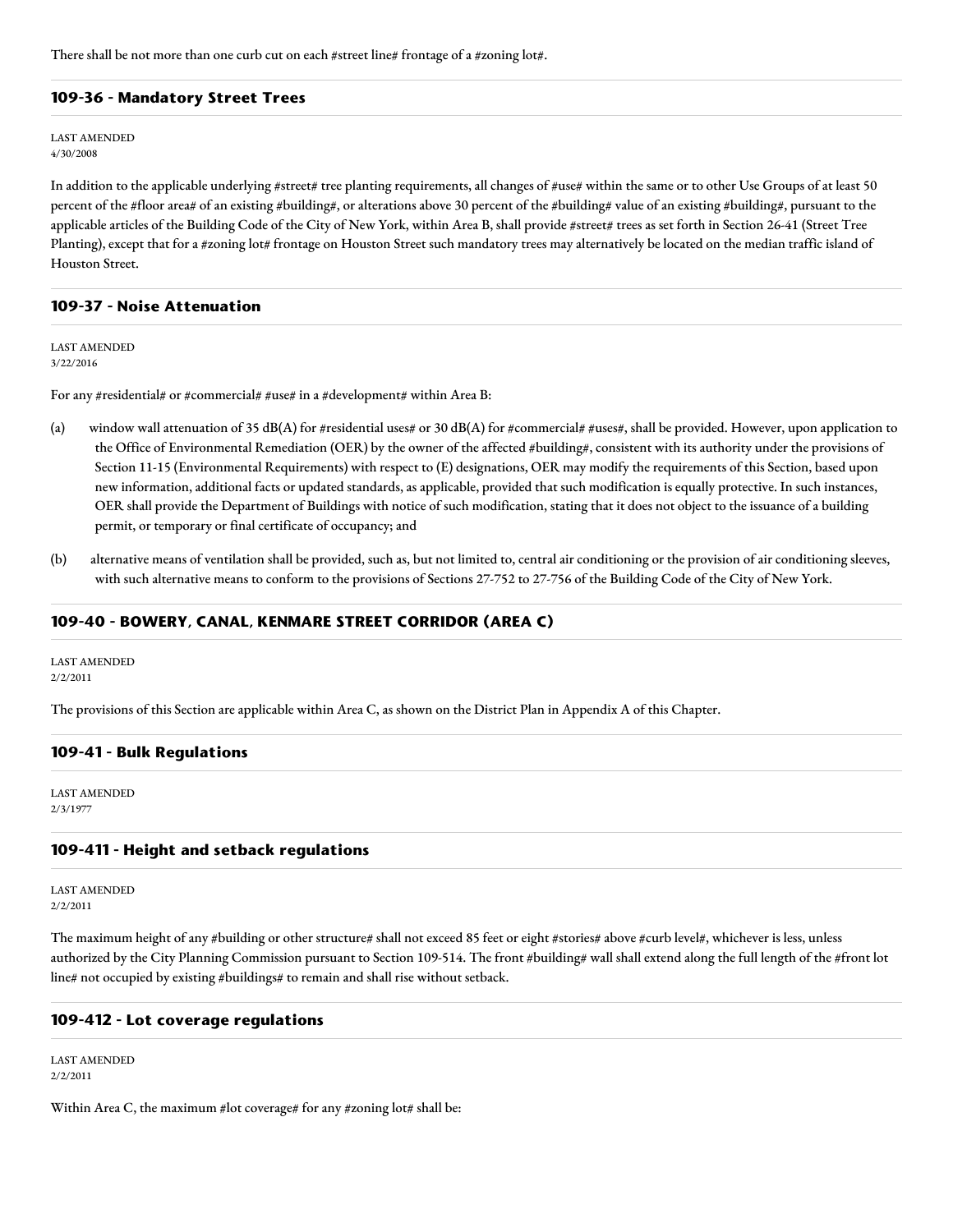|                   | Above Ground Floor (in<br>percent) | At Ground Floor<br>Only (in percent) |
|-------------------|------------------------------------|--------------------------------------|
| #Residential Use# | 60                                 | 60                                   |
| #Commercial##Use# | 70                                 | 100                                  |

#### **109-42 - Open Recreation Space and Landscaping Requirements**

#### LAST AMENDED 2/2/2011

All #buildings# #developed# after February 3, 1977, that contain #residences# shall provide a minimum of 20 percent of the #lot area# of the #zoning lot# as usable landscaped #open recreation space# in conformance with the requirements of Section 109-142 (Landscaping regulations).

## **109-43 - Additional Requirements**

LAST AMENDED 2/2/2011

Any #zoning lots# partially located within 100 feet of the #street line# of Mulberry Street (Area A1) shall comply with the requirements set forth in Sections 109-211 (Use Group LI), 109-23 (Storefronts in New Buildings and Alterations of Existing Storefronts) and 109-24 (Sign Regulations).

#### **109-50 - SPECIAL REVIEW PROVISIONS**

LAST AMENDED 2/3/1977

The City Planning Commission may allow certain modifications of the provisions of this Chapter as set forth below.

## **109-51 - Modification of the Provisions of the Special Little Italy District**

LAST AMENDED 11/16/1989

#### **109-514 - Modifications by authorization**

LAST AMENDED 2/2/2011

Modifications of the provisions of this Chapter may be authorized by the City Planning Commission based upon receipt of an application, except that there shall be no modifications of any provision of Section 109-12, 109-22, 109-32 or 109-41 unless specifically allowed therein, provided that the Commission, after notification to the affected Community Board, certifies to the Commissioner of Buildings that there exists a compelling need for such modification and that such modifications are consonant with the objectives of the #Special Little Italy District#. The Commission may prescribe other appropriate conditions and safeguards to minimize adverse effects on the surrounding area.

Notwithstanding any other provisions of the Resolution, the Commission may, after notification to the affected Community Board, authorize a #noncomplying# #inner court# within an existing #building# to be eliminated, and may modify the applicable provisions of this Chapter relating to an #enlargement#, provided that:

- (a) the #building# is an existing old law or new law tenement, not higher than seven #stories#;
- (b) any additional #floor area# created through such elimination of a #non-complying# #inner court# is not more than 10 percent of the existing #floor area# of the #building#, and the width of such #inner court# is not more than 20 feet;
- (c) the renovation of such #building# will result in improved arrangements for adequate access of light and air, and for privacy between #dwelling units#, to the newly created #dwelling units# and to the surrounding developments;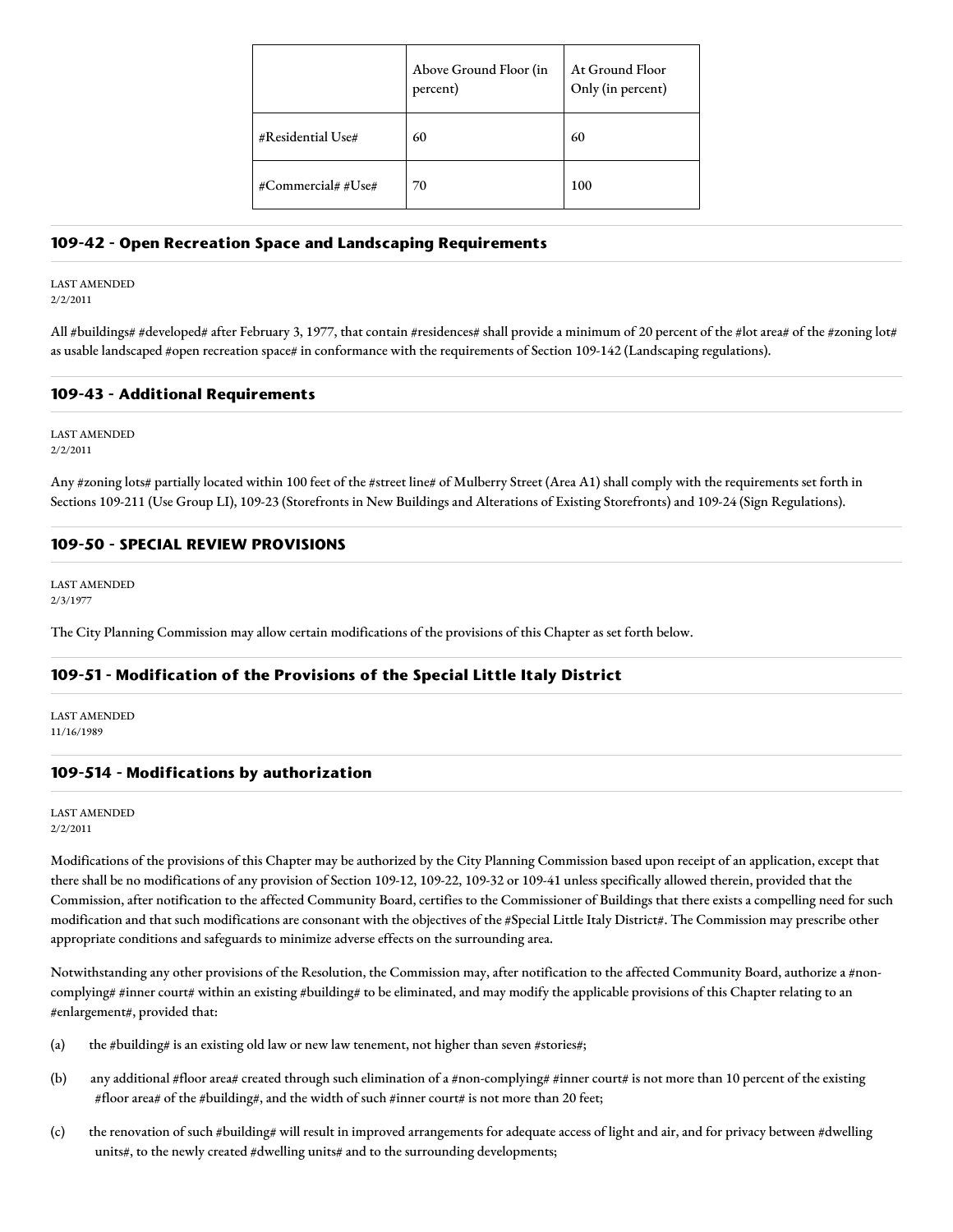- (d) such #enlargement# will not increase the density of population or intensity of #use# to the detriment of the occupants of the #buildings# in the #block# or nearby #blocks#;
- (e) the #enlargement# as proposed shall comply with the applicable provisions of Sections 109-14, 109-17, 109-25, 109-34 or 109-42, except as otherwise modified by the Commission; and
- (f) the Commission is in receipt of a report from the Department of Buildings and the Fire Department concerning said #building#.

The City Planning Commission may prescribe other additional conditions and safeguards to enhance the character of the surrounding area.

#### **109-52 - Special Permit Provisions**

LAST AMENDED 2/3/1977

#### **109-521 - Modification of accessory off-street parking facilities**

LAST AMENDED 2/3/1977

The City Planning Commission may, by special permit, modify #accessory# off-street parking facilities for the #residential# portion of any #development# on a #zoning lot# as set forth in Section 109-16 or Section 109-351.

#### **109-522 - Special provisions for the preservation of certain existing buildings**

LAST AMENDED 2/2/2011

#Buildings# listed in Appendix B of this Chapter, shall not be demolished or have their external architectural features altered, except as set forth in this Section.

The City Planning Commission, by special permit, may allow:

- (a) in such #buildings#, for a change of a conforming #use# to another conforming #use#, the applicable underlying district, or #Special Little Italy District#, #bulk# regulations shall not apply to such change of #use#; or
- (b) the alteration of such #buildings#, provided that such alteration and treatment of the facade relates harmoniously to the character and materials of the original facade and of adjoining #buildings#; and
- (c) the demolition of such #buildings#, other than unsafe #buildings#, provided that the Commission finds that the existing #building# is not suitable for rehabilitation.

For the purposes of this Section, a change of #use# is a change to another #use# listed in the same or any other conforming Use Group; however, a change in ownership or occupancy shall not, by itself, constitute a change of #use#. #Enlargements# of such #buildings# shall be subject to all applicable district regulations. The Commission may prescribe appropriate conditions and safeguards to ensure that any interim #uses# proposed on the site prior to any construction are in conformance with the purposes of the Special District.

#### **109-523 - Applications for special permit**

#### LAST AMENDED 2/2/2011

An application to the City Planning Commission for the grant of a special permit respecting provisions of Sections 109-16 and 109-351 of this Chapter, shall include: a site plan showing the location and proposed #use# of all #buildings or other structures# on the site; the location of all vehicular entrances and exits and off-street parking and loading spaces; the amount and nature of traffic to be generated by such #development# or #enlargement# and an indication of the routes that will provide vehicular access to a #manufacturing#, #commercial# or #community facility# establishment; and such other information as may be required by the Commission.

An application to the Commission for the grant of a special permit respecting provisions of Section 109-522, shall include floor plans of all major floors; all major elevations; a site plan depicting all structures on the site, and all structures and major features within 100 feet of the site; and such other information as may be required by the Commission.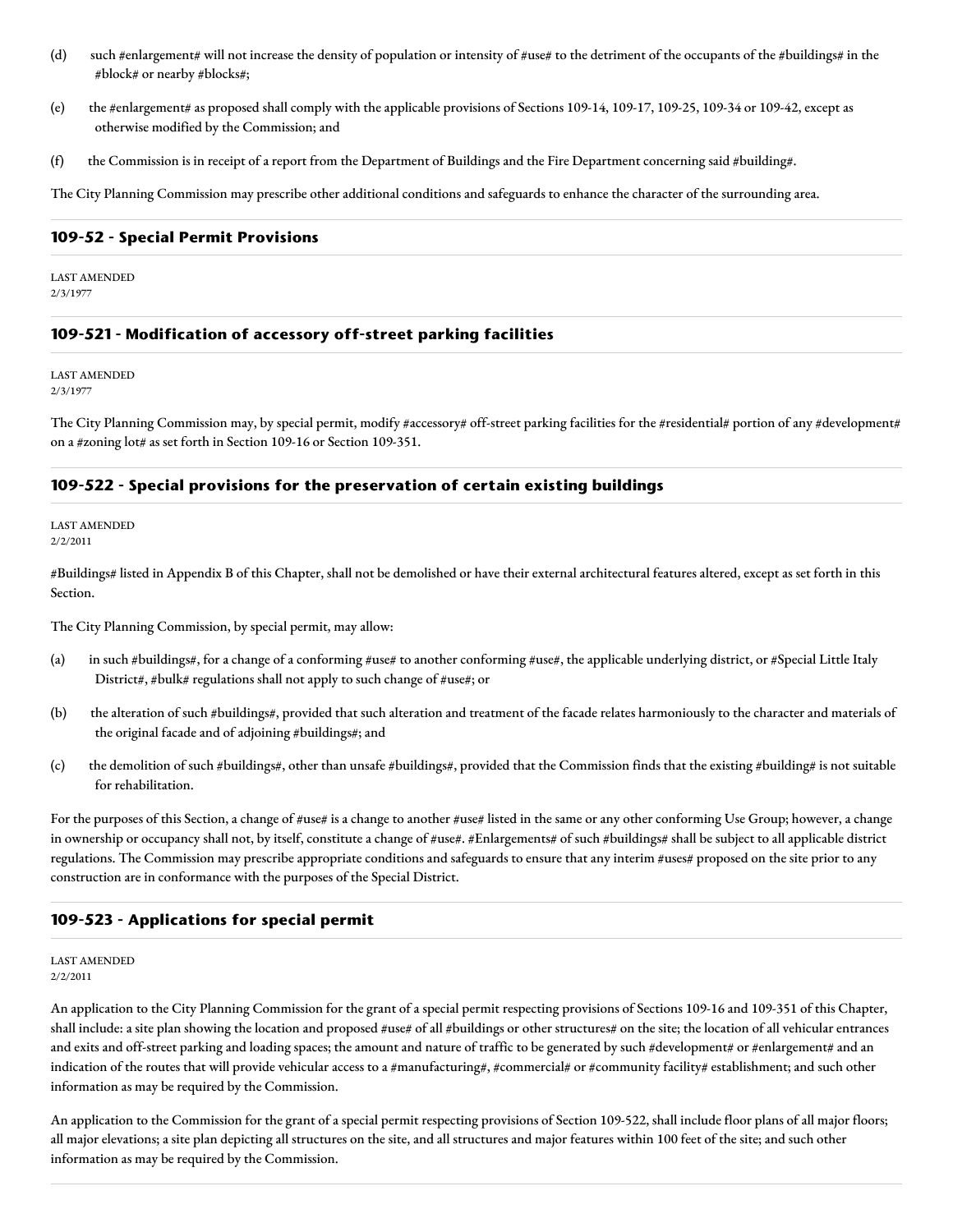# **109-525 - Relationship to public improvement projects**

LAST AMENDED 2/3/1977

In all cases, the City Planning Commission shall deny an application for a special permit whenever the #development# or #enlargement# will interfere with a public improvement project (including housing, highways, public #buildings# or facilities) which is approved by the Board of Estimate or City Planning Commission, or Site Selection Board, as determined from the calendar of each such agency issued prior to the date of the public hearing on the application for a special permit.

# Appendix A - Special Little Italy District Map

LAST AMENDED 11/16/1989